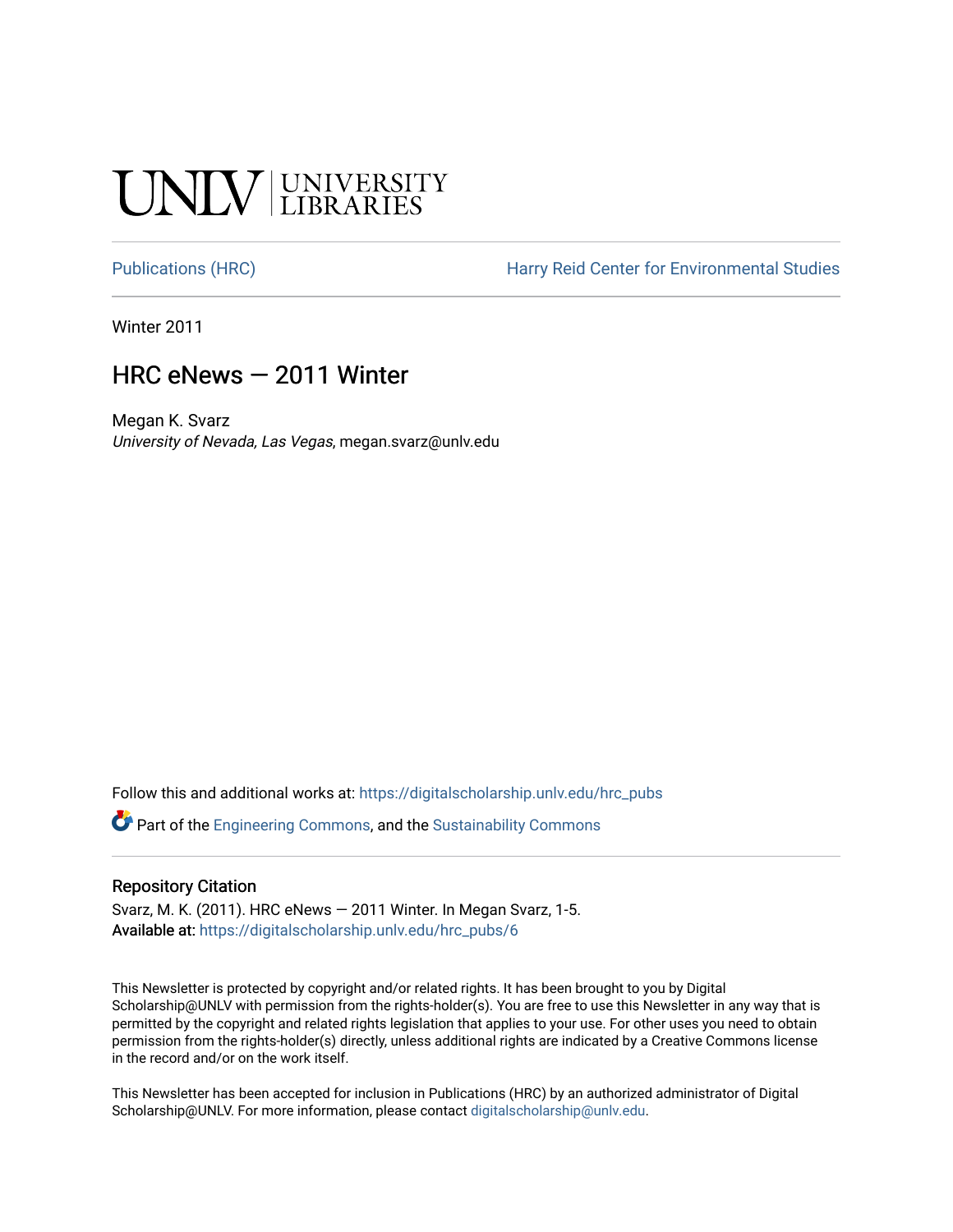# **RRY REID<br>NTER** HRC eNews - 2011 Winter

#### ..:::ACCOMPLISHMENTS/ANNOUNCEMENTS:::..

Prof. Denis Beller was invited to give two presentations to the Alaska Nuclear Energy Workshop Dec. 9 and 10 in Anchorage. The workshop was organized by the Alaska Center for Energy and Power of the University of Alaska Fairbanks and was sponsored by the Alaska Energy Authority. Dr. Beller's lunchtime presentation was titled "Nuclear Workforce Issues and Academic Programs" and included information about nuclear-related degree programs at UNLV as well as research capabilities at the HRC. His second presentation was part of a panel on social and environmental issues related to deployment of nuclear energy in Alaska. He spoke about public perception, acceptance hits and misses (miscommunication, misinformation, mistrust, and misunderstanding), and innovative methods for communicating with the public.

The Nuclear Materials Group was awarded by INL/BEA with \$150,000 and \$70,000: (a) to study the migration of fission lanthanides into cladding material, and (b) to determine thermophysical properties of high-purity actinide isotopes.

To (a), lanthanide fission products are a major factor in fuel cladding chemical interaction (FCCI) in EBR-II type metallic nuclear fuels that can limit the burn-up capacity. Therefore, it is important to understand their behavior under reactor conditions. The lanthanides migrate to the fuel periphery where they can interact with the cladding as the fuel swells. A small amount of the iron in the cladding migrates beyond the lanthanides into the fuel matrix. This process defines, especially toward higher temperatures, the more chemically stable state. Using this and other PIE (post irradiation examination) data, many phase diagrams related to the fuel-cladding system were analyzed to develop a comprehensive transport model for lanthanides and cladding components. Further analysis imparts how metal dopants added to fresh fuel would stabilize and pin the lanthanides within the fuel matrix, thereby opening the opportunity of doubling and perhaps tripling the routine burn-up capacity. Candidate dopants and fuel alloys have been identified, and the existing collaboration between INL and UNLV will be enhanced by jointly conducting fundamental research within this context. Hereby, the science-based objective is to investigate lanthanide and metal dopant behaviors in molten alkali metals. The results-oriented objective is to characterize select dopants for their stabilizing action for eventual irradiation testing in ATR.

To (b), the fundamental thermophysical properties of the actinide elements and materials bearing the actinide elements are among the most important data to be determined for correlation with modeling and simulation as either input or validation. Despite this long-standing need, only a small fraction of the data is known or confirmed. Ultimately, thermophysical properties of a high-purity actinide element and/or a binary system of one or more actinide elements provided by the Idaho National Laboratory (INL) will be determined using the Physical Properties Measurement System (PPMS, Quantum Design) at the University of Nevada, Las Vegas (UNLV). Thermophysical properties will include heat capacity, thermal conductivity, etc. However, the initial task is to develop techniques and define operational limitations using nonradioactive materials with known properties.

The American Nuclear Society recognized Sherry Faye for her excellent presentation during the Student Poster Session at the 2010 ANS Winter Meeting in Las Vegas, Nev. Her poster was chosen for Honorable Mention, Graduate, in the judging. She was given a monetary award for her efforts and was thanked by the board.

Kathy Lauckner has been asked by the Dunn Edwards Corporation representative to teach the Lead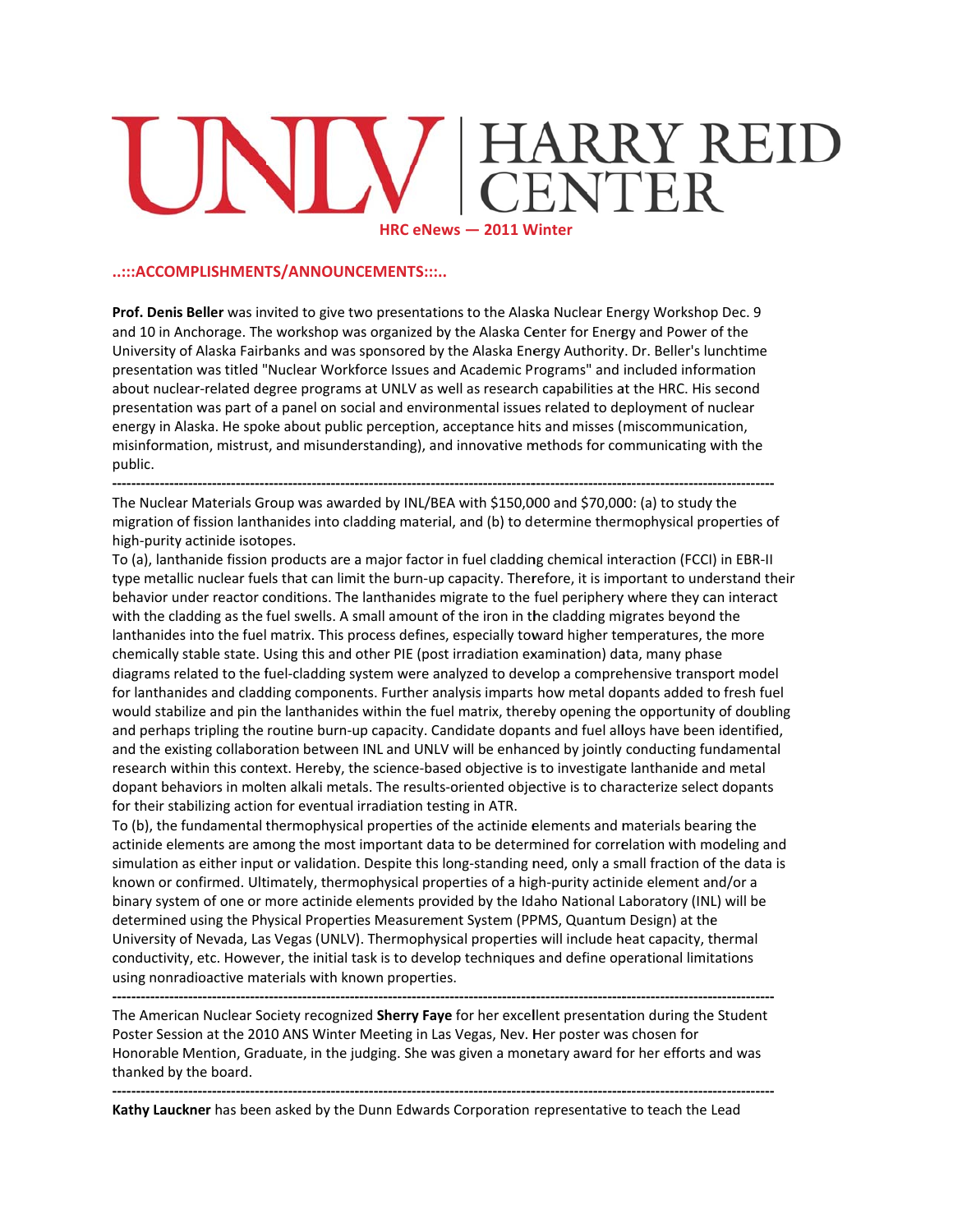Abatement and Renovation Class to their clients in the Western region. **‐‐‐‐‐‐‐‐‐‐‐‐‐‐‐‐‐‐‐‐‐‐‐‐‐‐‐‐‐‐‐‐‐‐‐‐‐‐‐‐‐‐‐‐‐‐‐‐‐‐‐‐‐‐‐‐‐‐‐‐‐‐‐‐‐‐‐‐‐‐‐‐‐‐‐‐‐‐‐‐‐‐‐‐‐‐‐‐‐‐‐‐‐‐‐‐‐‐‐‐‐‐‐‐‐‐‐‐‐‐‐‐‐‐‐‐‐‐‐‐‐‐‐‐‐‐‐‐‐‐‐‐‐‐‐‐‐‐‐** 

In conjunction with UNLV Libraries Digital Collections and the Institutional Repository, the Barrick Museum will be digitizing its records and collection to be made available online through the library's website. Images and descriptions of objects in the collection will be made publicly available, while the bulk of the museum's accession records and other material will be accessible online by authorized researchers. The archive produced by this project will protect the museum's records by creating a redundant copy while expanding the availability of our collection to nonlocal students, researchers, and other viewers

**‐‐‐‐‐‐‐‐‐‐‐‐‐‐‐‐‐‐‐‐‐‐‐‐‐‐‐‐‐‐‐‐‐‐‐‐‐‐‐‐‐‐‐‐‐‐‐‐‐‐‐‐‐‐‐‐‐‐‐‐‐‐‐‐‐‐‐‐‐‐‐‐‐‐‐‐‐‐‐‐‐‐‐‐‐‐‐‐‐‐‐‐‐‐‐‐‐‐‐‐‐‐‐‐‐‐‐‐‐‐‐‐‐‐‐‐‐‐‐‐‐‐‐‐‐‐‐‐‐‐‐‐‐‐‐‐‐‐‐** 

**Dr. Allen Johnson** has been invited to present his paper titled "Studies of the Corrosion of Materials by Lead Bismuth Eutectic (LBE)" at the Ninth International Ural Seminar on Radiation Damage Physics of Metals and Alloys in Russia.

‐‐‐‐‐‐‐‐‐‐‐‐‐‐‐‐‐‐‐‐‐‐‐‐‐‐‐‐‐‐‐‐‐‐‐‐‐‐‐‐‐‐‐‐‐‐‐‐‐‐‐‐‐‐‐‐‐‐‐‐‐‐‐‐‐‐‐‐‐‐‐‐‐‐‐‐‐‐‐‐‐‐‐‐‐‐‐‐‐‐‐‐‐‐‐‐‐‐‐‐‐‐‐‐‐‐‐‐‐‐‐‐‐‐‐‐‐‐‐‐‐‐‐‐‐‐‐‐‐‐‐‐‐‐‐‐‐‐‐

On Nov. 9, **Dr. Beller** received a prestigious award from the American Nuclear Society at the Honors and Awards Luncheon during the Winter ANS Meeting at the Riviera Hotel & Casino in Las Vegas. The Landis Public Communication and Education Award was given for a couple of decades of innovative education, communications, and outreach activities, including his January 2000 *Foreign Affairs* essay; speaking engagements in the U.S. Capitol Building; nuclear advocacy during debates on PBS, NPR, at the Wallace Stegner Law Center at the University of Utah; and activities on Capitol Hill with Paul Newman and his racing teams, Sen. Craig and Congressman Simpson in Idaho, Sen. Pete Dominici in Las Vegas, Ike's granddaughter Susan Eisenhower, and much more. More info is available at the ANS Nuclear Cafe blog <http://ansnuclearcafe.wordpress.com/> (scroll way down) and on many other websites — also on the UNLV College of Engineering Facebook: http://www.facebook.com/pages/Howard‐R‐Hughes‐College‐of‐ Engineering/164728633546157

‐‐‐‐‐‐‐‐‐‐‐‐‐‐‐‐‐‐‐‐‐‐‐‐‐‐‐‐‐‐‐‐‐‐‐‐‐‐‐‐‐‐‐‐‐‐‐‐‐‐‐‐‐‐‐‐‐‐‐‐‐‐‐‐‐‐‐‐‐‐‐‐‐‐‐‐‐‐‐‐‐‐‐‐‐‐‐‐‐‐‐‐‐‐‐‐‐‐‐‐‐‐‐‐‐‐‐‐‐‐‐‐‐‐‐‐‐‐‐‐‐‐‐‐‐‐‐‐‐‐‐‐‐‐‐‐‐‐‐

On Nov. 10, **Dr. Beller** was a member of the "Focus on Communications: Pro‐Nuclear Advocacy" panel during the Winter ANS Meeting at the Riviera Hotel & Casino in Las Vegas. He presented information on innovative public communications and answered questions from the large audience.

As chair of the Technical Program Committee of the Accelerator Applications Division of the ANS, Dr. Beller was Session Organizer of a session Nov. 10 during the Winter ANS Meeting: "Nuclear Applications of Particle Accelerators: General."

Dr. Beller was co-author of a presentation given Wednesday, Nov. 10, during the Winter ANS Meeting: "Experimental Results in the Comparison of Search Algorithms Used with Room Temperature Detectors," Paul Guss (NSTec Remote Sensing Lab), Ding Yuan (NSTec RSL), Matthew Cutler (UNLV grad), Denis Beller (UNLV). The presentation, which was given by Dr. Guss of the RSL, described some work that was completed by UNLV undergraduate research assistant Matt Cutler in Dr. Beller's radiation detection lab in the HRC.

Dr. Beller helped organize the awards banquet of the ANS Nuclear Criticality Safety Division Nov. 9 in Las Vegas, including arranging the venue, fundraising, UNLV student participation, and printing programs. The tickets for the banquet were sold out!

UNLV doctoral student **Kimberly Clark** presented a poster Nov. 8 during the Winter ANS Meeting in Las Vegas titled: "Criticality Benchmark of Advanced Test Reactor Critical." The work she described was conducted during a Faculty‐Student Research Team project with Dr. Beller during the summer of 2010 in Idaho Falls, Idaho. The project was funded through UNLV contract with the ATR NSUF at INL.

‐‐‐‐‐‐‐‐‐‐‐‐‐‐‐‐‐‐‐‐‐‐‐‐‐‐‐‐‐‐‐‐‐‐‐‐‐‐‐‐‐‐‐‐‐‐‐‐‐‐‐‐‐‐‐‐‐‐‐‐‐‐‐‐‐‐‐‐‐‐‐‐‐‐‐‐‐‐‐‐‐‐‐‐‐‐‐‐‐‐‐‐‐‐‐‐‐‐‐‐‐‐‐‐‐‐‐‐‐‐‐‐‐‐‐‐‐‐‐‐‐‐‐‐‐‐‐‐‐‐‐‐‐‐‐‐‐‐‐

**Dr. Beller** hosted a one‐day course for reactor experimenters for the Idaho National Lab (INL) Advanced Test Reactor National Scientific User Facility (ATR NSUF). The course was Nov. 12 in the Barrick Museum auditorium and was attended by about 30 faculty and students from a variety of universities.

‐‐‐‐‐‐‐‐‐‐‐‐‐‐‐‐‐‐‐‐‐‐‐‐‐‐‐‐‐‐‐‐‐‐‐‐‐‐‐‐‐‐‐‐‐‐‐‐‐‐‐‐‐‐‐‐‐‐‐‐‐‐‐‐‐‐‐‐‐‐‐‐‐‐‐‐‐‐‐‐‐‐‐‐‐‐‐‐‐‐‐‐‐‐‐‐‐‐‐‐‐‐‐‐‐‐‐‐‐‐‐‐‐‐‐‐‐‐‐‐‐‐‐‐‐‐‐‐‐‐‐‐‐‐‐‐‐‐‐

**Denis Beller** and his team of students received the Interdisciplinary Award at the Fall 2010 Fred and Harriet Cox Senior Design Awards!

This is the second award for his nuclear‐related Senior Engineering Design teams in two attempts. The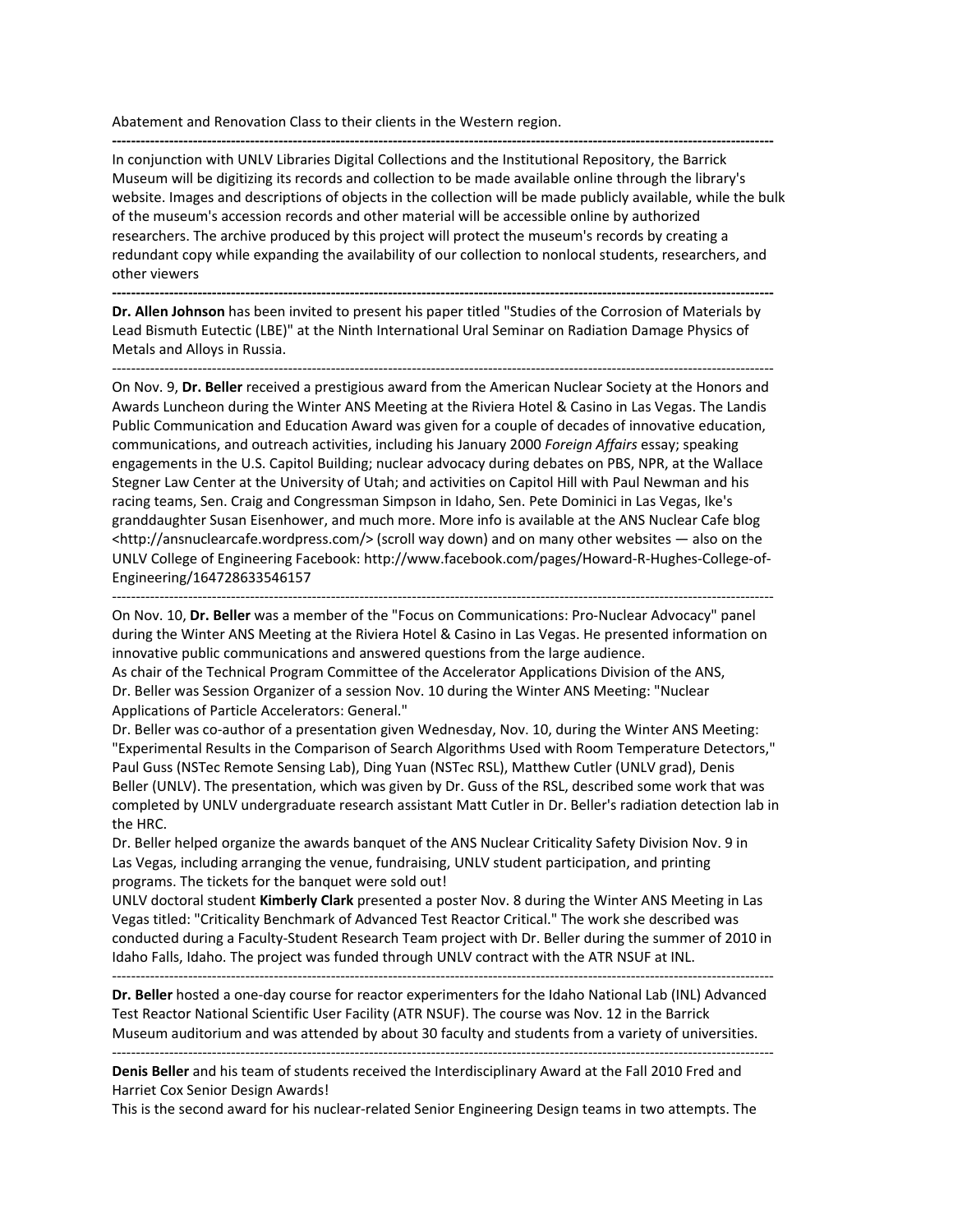first was an ME first place for the design, fabrication, and in‐beam testing of a high‐power neutron generating target for the DOE/NE AFCI Reactor Accelerator Coupling Experiments (RACE) Project at ISU's Idaho Accelerator Center. This year's interdisciplinary first place went to one of his two teams in support of the PNNL-sponsored Lead Slowing Down Spectroscopy project for DOE/NE's Material Protection, Accounting, and Control Technologies (MPACT) campaign. Dr. Beller's other interdisciplinary team this semester designed and built two fission chamber detectors and pre-amps for the MPACT LSDS Project, which he will take to ISU/IAC to test in the spring. However, they award second place only in the departments, not for interdisciplinary.

Interdisciplinary Award — \$1,000

Project: Scanning Alpha Particle Spectrometer

Team members: Alexander Lui (BSME student), Tyler Stalbaum (BSME student), Hassan Jaye (BSECE student)

Instructor: Dr. Zhiyong Wang (ME Department) and Dr. Paolo Ginobbi (ECE Department)

Faculty advisor: Dr. Denis Beller

**..:::EVENTS:::..**

#### *Ansel Adams, Distance and Detail*. Jan. 3 through March 5

*Ansel Adams, Distance and Detail*, culled from the Bank of America Collection, offers an opportunity to view 30 of Adams' works, including pieces as well known as "Moonrise Over Hernandez" as well as his lesser‐known studies of architectural subjects such as the Spanish Catholic Missions in Arizona. Together with prints ranging in size from an intimate 4‐by‐5‐inch photograph of Tenaya Lake to the 51‐by‐39‐inch mural print "Aspens," the viewer can observe Adams' careful attention to clarity and detail across an array of subject matter. These photographs, made between 1931 and 1976, provide an in‐depth look at the work of one of America's best known Modernists and folk heroes. This exhibition is provided by Bank of America Art in our Communities™ program.

#### *People, Places, and Things*. From the DBG Collection, Jan. 7 through Feb. 12

The Donna Beam Gallery is pleased to present a selection of paintings, prints, and photographs chosen from the gallery's young collection. The art touches upon a broad range of subject matter, from the tried and true to the abstract and innovative, and from the familiar to the surreal. All the works displayed have been generously donated to the gallery's collection. Artists whose work will appear in the show include: Catherine Angel

Phil Argent Charles Arnoldi Jose Bellver Chad Brown Jane Callister Michael McCollum William T. Wiley

#### **Upcoming Museum Events**

January: Ansel Adams reception and gallery talk Visiting artist installation and art talk February: 48‐hour film festival 14 Days of Valentines film festival Claes Oldenburg panel discussion and film screening African American Heritage Month film screening and talk March: Museum open house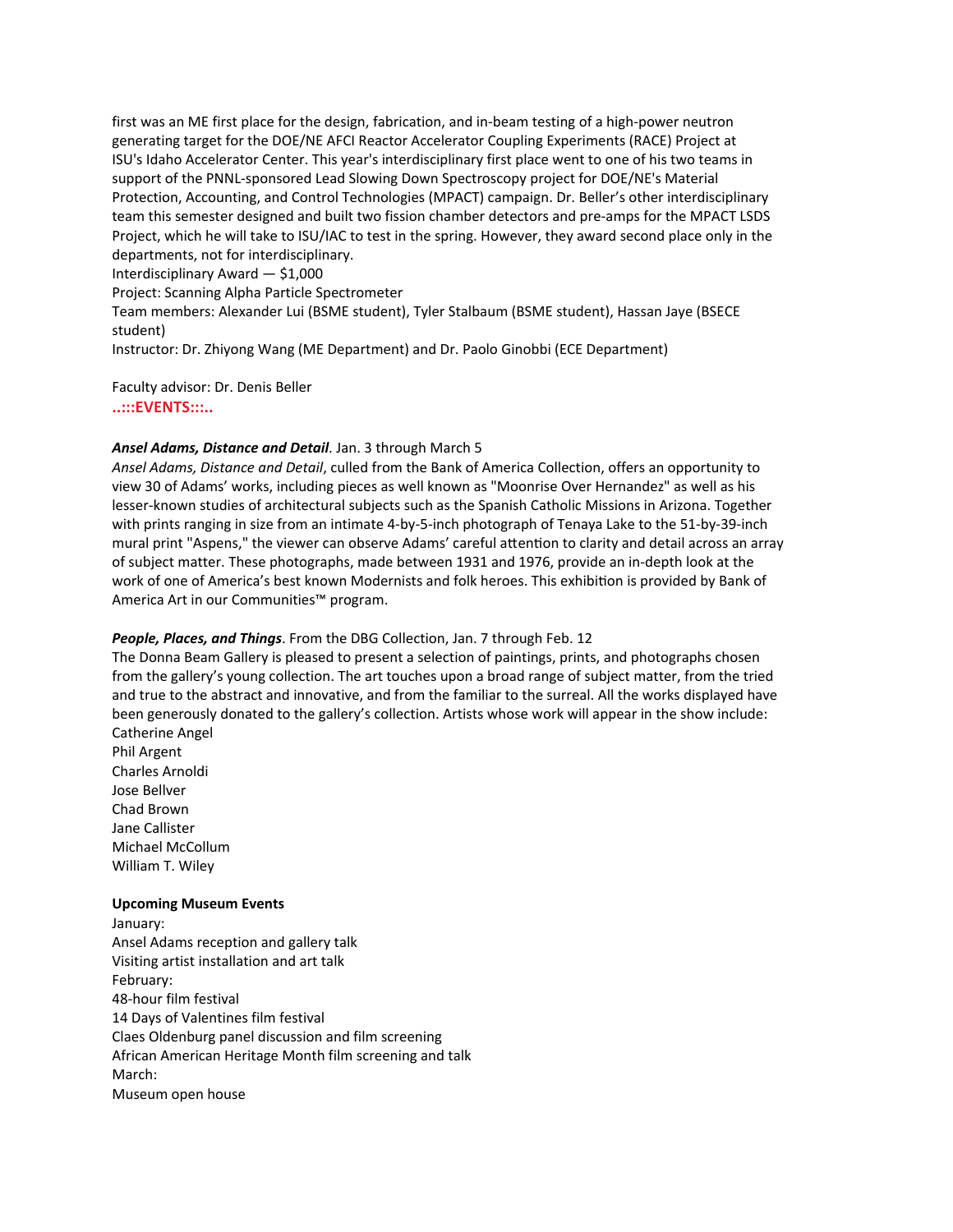Plant vacation Lunchtime garden tour Women's History Month film screening and talk Blood drive April: Festival of Communities Earth Week Spring Flicks film series May: Science Festival

#### **Festival of Communities: UNLV Spring Extravaganza**. April 16

UNLV's signature springtime event is expanding. The Festival of Communities has grown exponentially every year since its inception in 2006. Last year, there were more than 180 campus and community booths with over 5,000 people in attendance. New in 2011 will be an art fair, theater and fine arts performances, Lied Library open house, children's storytelling, academic and research symposium with poster presentations and seminars, and an outdoor concert. Please see Aurore Giguet for more details (ext. 51402 or aurore.giguet@unlv.edu).

#### **Festival of Communities, UNLV Spring Extravaganza**. April 16, noon to 7 p.m.

Festival of Communities is a celebration of the various cultural traditions that make up the UNLV community and beyond. Friends and family are invited to the free festival, which features:

- International food tasting
- Cultural displays of art, dance, and culture
- Live music
- Face painting
- Balloon art
- Henna art
- Omni gamers with many board games, carnival games, and activities for both children and adults
- Food taste competition
- Food and arts and crafts sale

#### **Science Festival**. May 1 through 7

HRC employees, we have the chance to be part of history! The Science Festival is coming to Las Vegas! Celebrated annually across the U.S. and the world; these Science Festivals are bringing the wonder of science to the general public. It's a way for us "scientists" to get out there and show why we really love doing what we do. All events are free to the public. Participation from us is critical to make this a success. Please consider donating some time to share with others what you love. Participation forms are being drafted now and will be available soon. Please see Paula Garrett for more details (ext. 51421 or paula.garrett@unlv.edu).

**Science in Vegas: What Are the Odds?** The Inaugural Las Vegas Science Festival, May 1 through 7 It's a celebration of everything and anything science in Southern Nevada! This weeklong festival offers something for everyone — adults, school groups, kids, and families — with dozens of public events, a multitude of in‐school K–12 and university programs, and a grand finale Expo Day. The Las Vegas Science Festival makes science fun, accessible, and engaging, and it highlights the great science taking place right here in our own community. http://lasvegassciencefestival.com/index.html Visit the museum website for more events and details: **http://barrickmuseum.unlv.edu/calendar.html**

#### **..:::NEW FACES:::..**